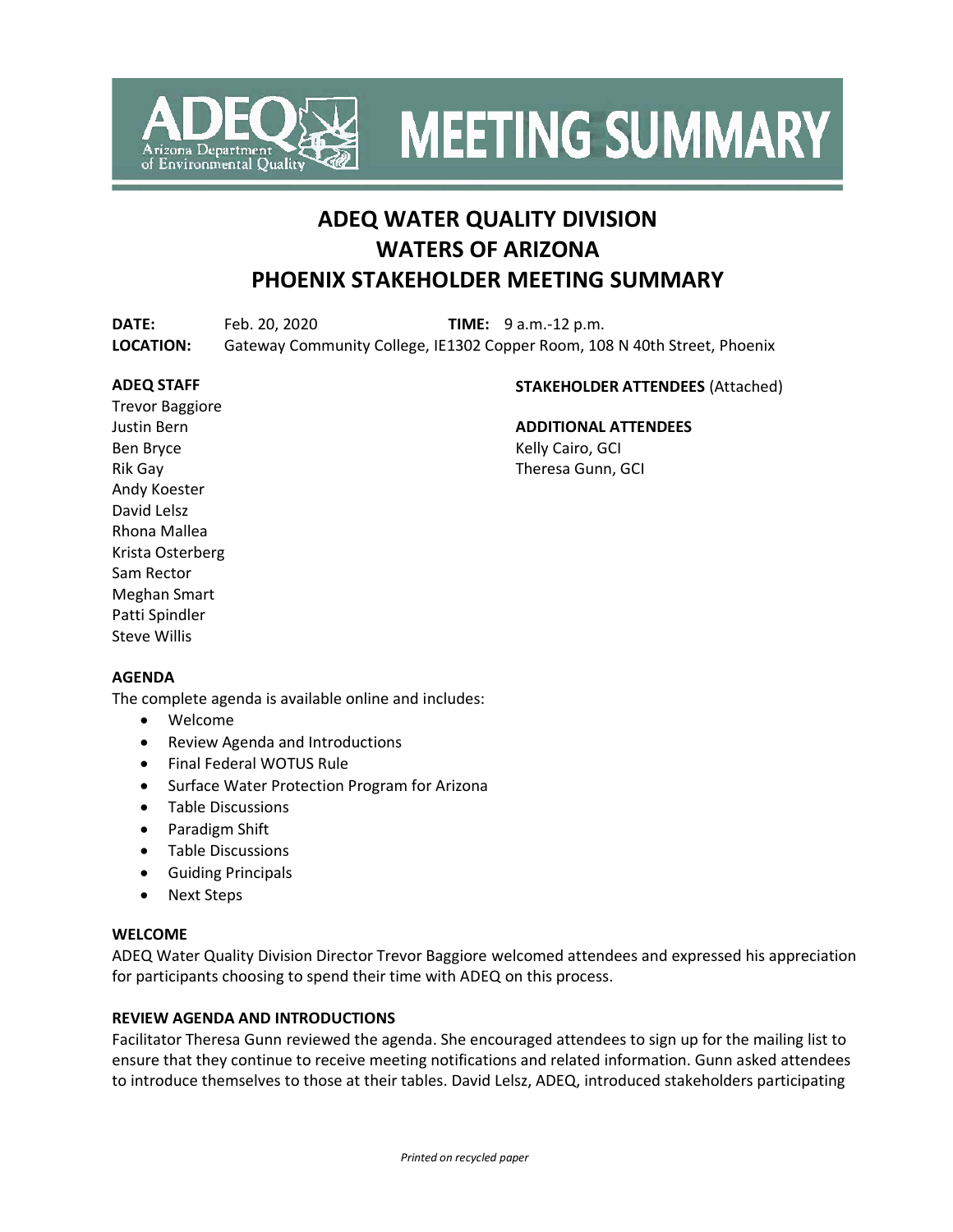online. At least 98 stakeholders attended the meeting, with at least 64 participating in person and 34 via webinar. Some in-person attendees may not have identified themselves.

#### **FINAL FEDERAL WOTUS RULE**

Krista Osterberg presented an overview of the final Waters of the United States rule. The presentation is available online at [https://static.azdeq.gov/wqd/woaz/feb2020\\_stakeholder\\_presentation.pdf.](https://static.azdeq.gov/wqd/woaz/feb2020_stakeholder_presentation.pdf)

The final WOTUS definition is expected to be published in the Federal Register soon. The rule will become effective 60 days after publication. One of the biggest impacts to Arizona will be the exclusion of ephemeral

streams from the new definition. However, ephemeral breaks may not sever jurisdiction in certain circumstances.

A meeting to discuss impacts to permit holders will be held in March in Phoenix. An invitation with details will be sent soon and include meeting location information. (Note: The meeting is scheduled for March 24, 1-4 p.m. at the ADOT HRDC Training Facility at 1130 N 22nd Ave, Phoenix.)



*On Feb. 20, 2020, at least 98 people attended the Phoenix WOAZ Stakeholders meeting, including 64 who attended in person and 34 participating via webinar.*

Highlights of stakeholder comments and

questions regarding the presentation included:

- It will be important to understand the scope of traditionally navigable waters.
- Have you determined the intent of the program?
- Can we assume EDWs are not jurisdictional?
- What is EPA's role in determining TNWs?
- How can an ephemeral feature deliver water in a "typical year" and not itself be jurisdictional as "intermittent"?
- Is there a gap measure to cover the significant loss of protection for important cultural resources and significant time between the WOTUS rule effective date and a future state program?
- When there are breaks in the ephemeral water, how will it be determined if there is an actual break?
- Is ADEQ going to quantify the gap between the new rule and what will be missed?
- Is there a timeline for making TNW determinations?
- What happens during the gap for those with an AZPDES permit?
- Will additional waters be identified as TNWs by EPA and the Army Corps of Engineers?
- What is the definition of "harms"? Does that include water quantity or flow rates?

# **SURFACE WATER PROTECTION PROGRAM FOR ARIZONA; TABLE DISCUSSIONS**

Osterberg said that ADEQ does not intend to copy the federal Clean Water Act.

Gunn explained that based on comments from the November 2019 stakeholder meetings, draft goals for an Arizona program were developed. Attendees were asked to rate their level of agreement with each goal and to select a preferred goal by table. A graph depicting all attendees' responses – inclusive of the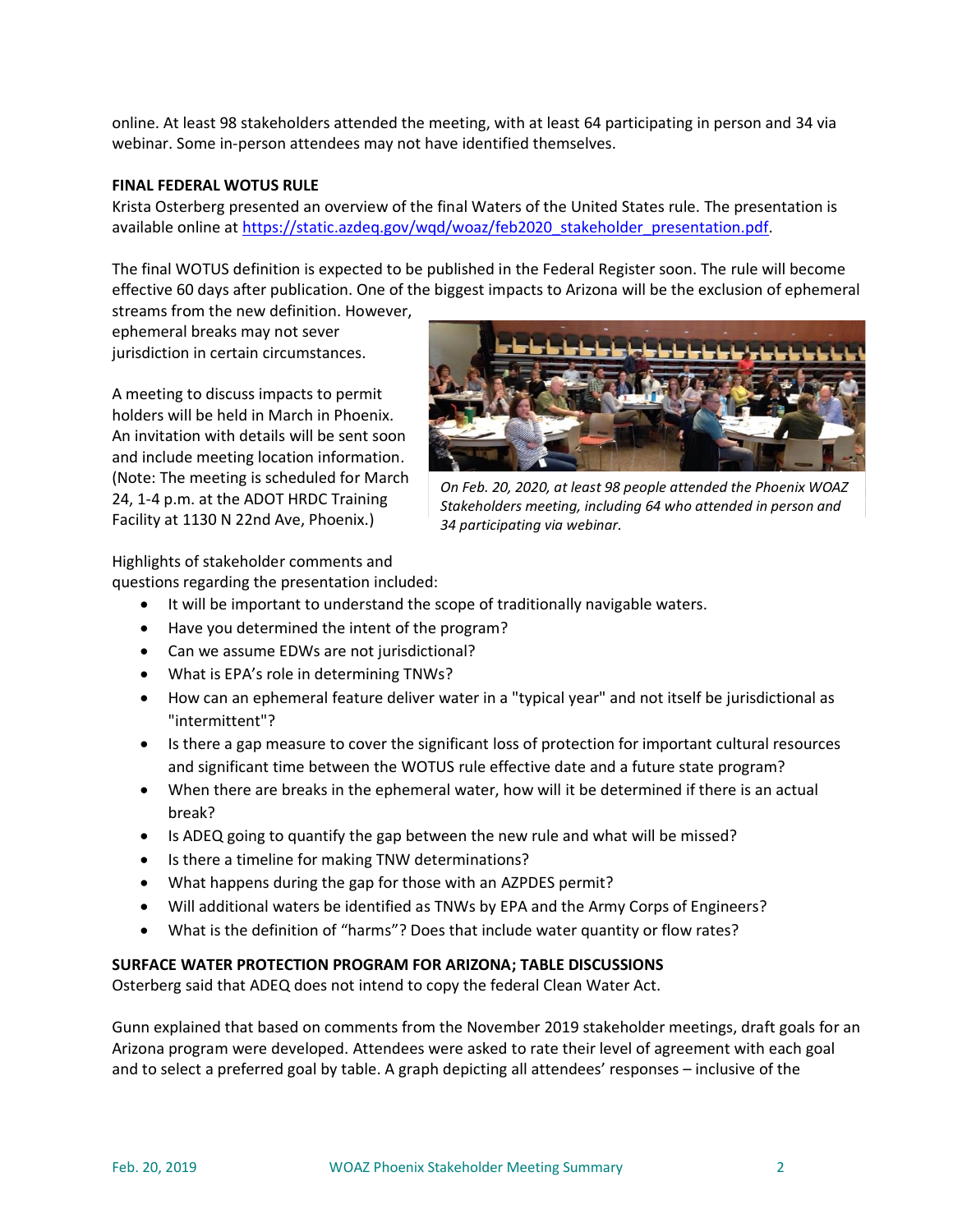Phoenix, Tucson and Flagstaff meetings – follows. Goal statements selected at each table at the Phoenix meeting are shown below. Comments from all meetings are available online in the comment matrix.



Preferred goals selected by each table included:

- Preserve and restore the biological, chemical, and physical integrity of WOTUS by limiting and reducing pollutant discharges and physical alterations that may impair designated uses.
- The narrowly defined pragmatic program prevents or mitigates harms to water uses that are not already protected by WOTUS.
- The program reasonably protects uses including domestic, agricultural, industrial, recreational, and environmental uses.
- Program protects public health, public water supplies, and uses (domestic, agricultural, recreations, and environmental uses) by regulating activities and pollutants that harm water use and preventing and abating harm to users. (Adjunct: exceptional waters.)
- The program regulates activities and pollutants when they could harm water use including the ecological integrity of riparian ecosystems.
- The program protects surface water quality, water facilities, and values for domestic, recreations and environmental use, while providing avenues for agricultural and industrial activities.
- The program does not target waters that are protected or should be protected under other state or local programs (e.g. canals and community/urban lakes).
- The program prevents and abates harms to exceptional Arizona waters, allowing for a mechanism for permit exemption by providing sufficient documentation and prevention and protection.
- To protect water quality, quantity and hydrological patterns using a regional approach.
- Provide complementary program to protect water quality in important, clearly defined state waters not covered by the CWA.
- Improves the quality of Arizona waters.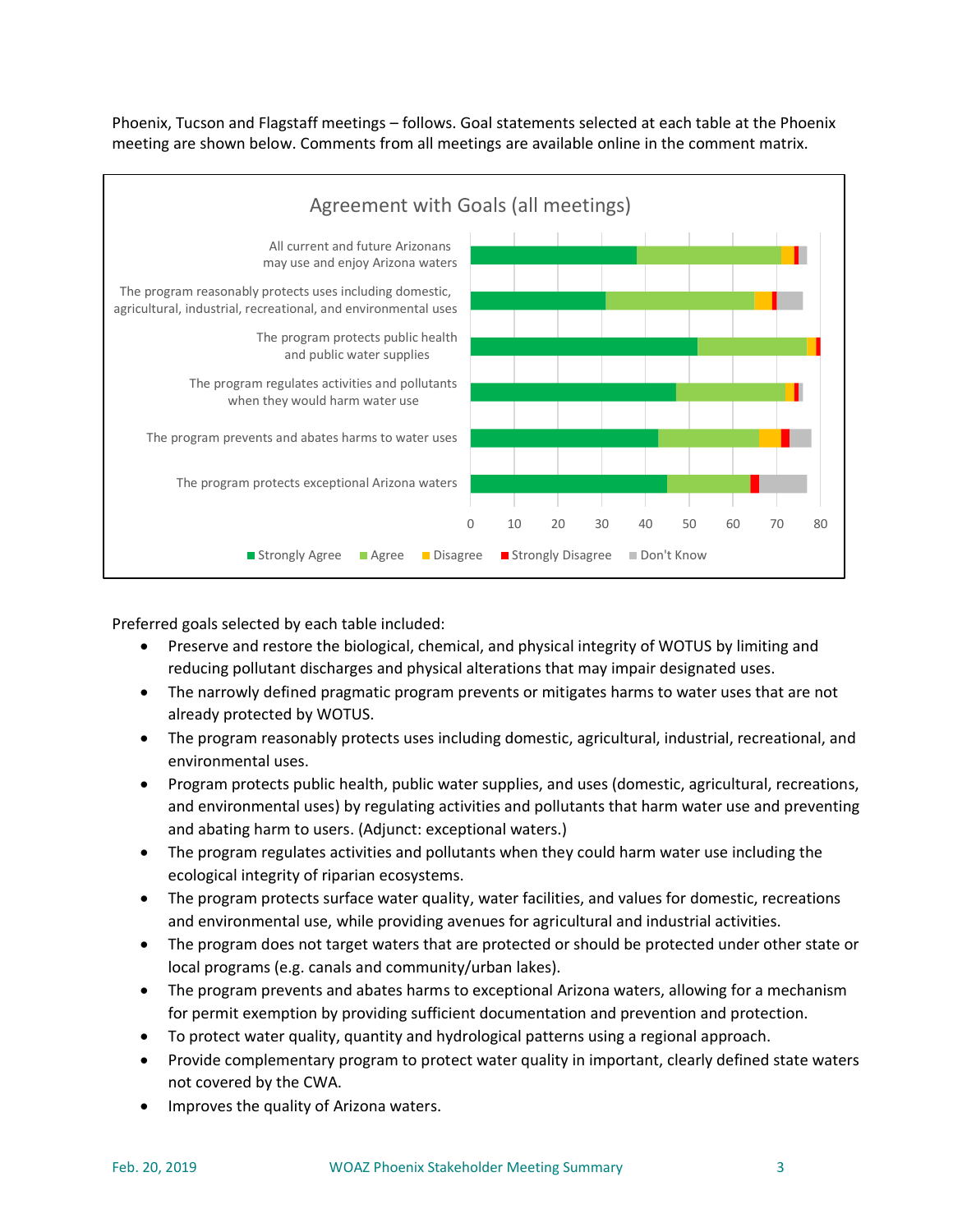Suggested goal revisions included:

- All current and future Arizonans may use and enjoy Arizona waters, where it does not conflict with laws.
- The program prevents and abates harms to uses related to water quality
- The program protects wildlife, public health, and public water supplies

#### **PARADIGM SHIFT; TABLE DISCUSSION**

Osterberg asked attendees to consider shifting the paradigm to water use, and the type of protection required to protect that use.

Gunn directed each table to select a water use for discussion. Each table created a list of potential impacts, and how to determine whether the use would be impacted. Results from the Phoenix meeting follow.

| <b>Water Use</b> | <b>Potential Impacts</b>                                    | How to determine whether the use          |
|------------------|-------------------------------------------------------------|-------------------------------------------|
|                  |                                                             | would be impacted                         |
| Aquatic and      | Pollutants, construction, agriculture (crop/animal),        | Set standards, assess against standards   |
| Wildlife         | dewatering (pollutant concentration)                        | (the crux of the issue)                   |
| Drinking         | Discharges of pollutants that increase treatment costs      | Decreased water quality:                  |
| Water            | (point sources), discharges of pollutants that reduce       | Narrative/numeric standards               |
|                  | quantity of water available for use (untreatable with       |                                           |
|                  | current technology)                                         |                                           |
| Recreation       | Non-point sources: agricultural return (Gila River,         | Quantitative sampling, monitoring for     |
|                  | Nogales Wash); weather events: flood, rain, drought,        | environmental metrics (species habitat),  |
|                  | fire; development: infrastructure (dams), residential,      | surveys (recreational usage), change      |
|                  | recreation, industrial, commercial, rock/agricultural;      | over time, standards for designated uses  |
|                  | watershed diversion: change natural hydro patterns          |                                           |
|                  | (roads, development, canals); human impacts:                |                                           |
|                  | pollution, garbage, fecal matter                            |                                           |
| Cultural and     | Contaminants/decrease in water quality (which could         | The approach must be proactive'           |
| Historic         | be caused by other uses), changes in quantity/flooding,     | reactive is too late, complaints from     |
| Resources        | will vary by tribe/source; use must recognize the           | tribal members, smell/taste/color/odor,   |
|                  | spiritual and religious value of water and protect it for   | changes in yield/population changes,      |
|                  | ceremonial uses, and to support culturally significant      | should rely on Traditional Ecological     |
|                  | species, such as species gathered for basket weaving        | Knowledge (TEK)                           |
|                  | such needs, cat tails, clay used for dye, and related       |                                           |
|                  | wildlife, culturally significant species such as eagles and |                                           |
|                  | turtles that rely on the integrity of a riparian ecosystem  |                                           |
| Drinking         | Biological: bacteria, pathogens, solids, turbidity;         | Baseline assessment of source water,      |
| Water            | quantity: issues with water rights, continue flow not       | ambient monitoring, treatment plant       |
|                  | necessarily direction; water chemistry: issues of           | efficiency, compliance with safe drinking |
|                  | impacts from regulated chemicals or emerging                | water act, taste/odor complaints from     |
|                  | contaminants                                                | the public, monitoring for emerging       |
|                  |                                                             | contaminants (UCMR, etc.)                 |
| Drinking         | Discharges of/from: industrial, pharmaceuticals,            | Quality monitoring/testing, cannot treat  |
| Water            | medical waste, tailwater, mining, stormwater                | drinkable (potable) in a "conventional"   |
|                  |                                                             | treatment plant, customer interaction,    |
|                  |                                                             | visual evidence, acute medical problem    |
| Recreation       | Illegal dumping/illicit discharges, non-point source        | Analytical monitoring, visual             |
|                  | pollutants (metals, hydrocarbons, bacteria, organics,       | assessments, odor, decreased              |
|                  | inorganics, unintended consequences of recreational         | recreational use, complaints, public      |
|                  | activities, sediment from activities such as construction,  |                                           |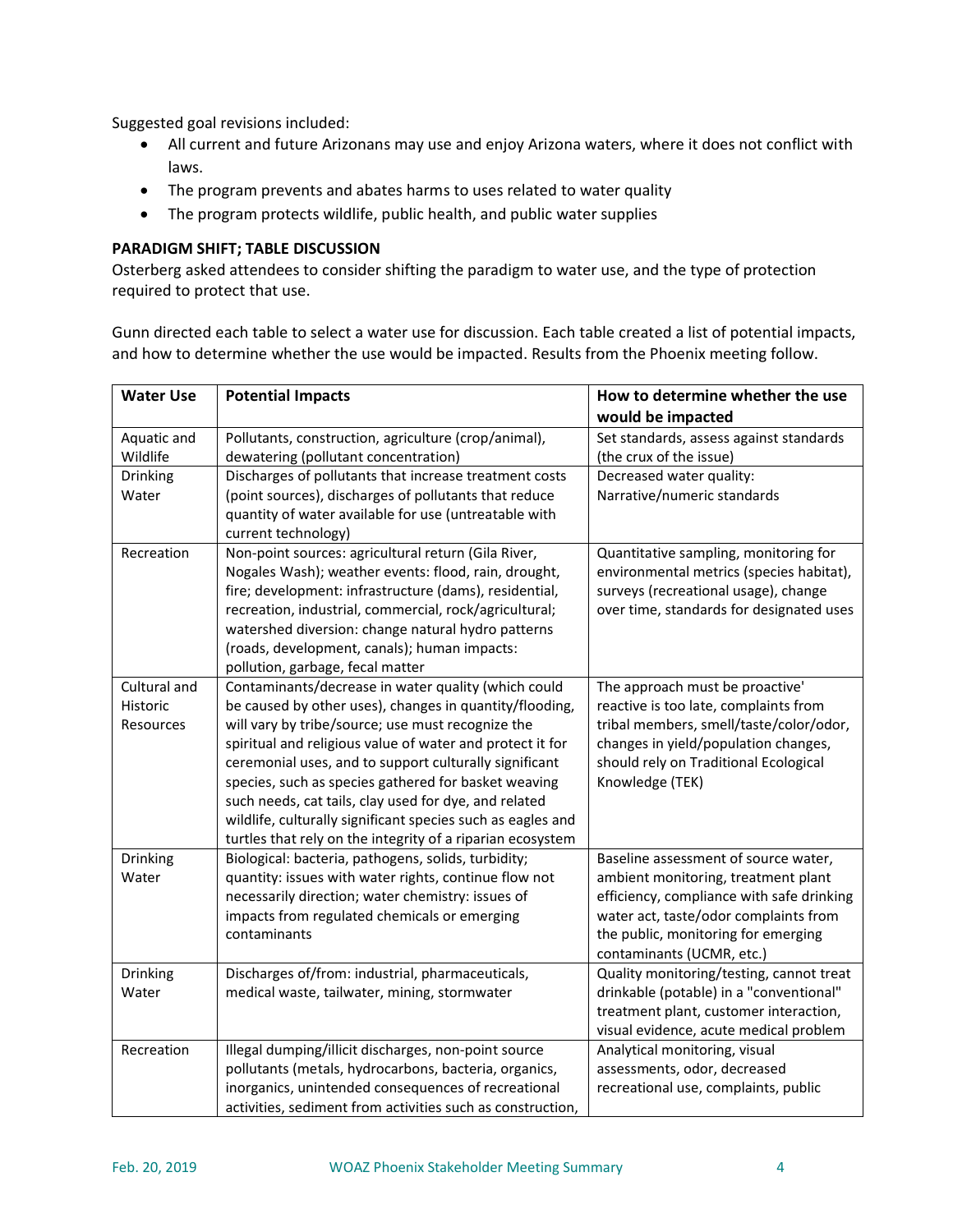|                          | firefighting/wildfires, grazing; prevention/mitigation:<br>collaborative efforts amongst the state, local agencies,<br>private industries, public.                                                                                                                                                                                  | health issues, death of aquatic/wildlife,<br>deterioration of ecosystem                                             |
|--------------------------|-------------------------------------------------------------------------------------------------------------------------------------------------------------------------------------------------------------------------------------------------------------------------------------------------------------------------------------|---------------------------------------------------------------------------------------------------------------------|
| Irrigation               | Quantity: project use limits supply; development:<br>disturbance of existing features; Arizona Department of<br>Water Resources; quality: type of discharge/operations,<br>stormwater runoff                                                                                                                                        | Testing at the point it is released to the<br>irrigation system;<br>monitoring/inspections                          |
| Aquatic and<br>Wildlife  | Quality, quantity, flow, development, land use,<br>livestock and agriculture, industrial and mining<br>activities, invasive species, alteration of flow path,<br>types of discharge (wastewater, septic), legislation,<br>funding, resources (manpower, etc.)                                                                       | Water quality sampling, species surveys,<br>visual assessment, odor, clarity, visitor<br>attendance, health impacts |
| <b>Drinking</b><br>Water | Pollutant loading: stormwater contributions (urban),<br>industrial discharges (upstream), non-point sources<br>(agricultural, etc.), emerging contaminants,<br>unpermitted discharges to ephemeral receiving waters;<br>physical impacts: scarcity/supply, diversions,<br>augmentation, seasonal changes to surface water<br>supply | Everything has to do with the definition                                                                            |
| Aquatic and<br>Wildlife  | Pollutants, construction, agriculture (crop/animal),<br>dewatering (pollutant concentration)                                                                                                                                                                                                                                        | Set standards, assess against standards<br>(the crux of the issue)                                                  |

Gunn noted that some participants were concerned with the premise of the exercise. Highlights of comments included:

- Is ADEQ moving away from a discharge-based program to an activity-based program?
- We don't want additional regulation on waters already protected.
- Like CWA -- We don't want to change anything, but want to cover the gap.
- Need to define what Arizona is going to protect.
- Feels like the department is expanding its scope.

Gunn asked for additional thoughts about a paradigm shift, and to consider the question, *What might be the challenges to have a program based on impacts to protected uses?*

Highlights of discussion regarding this approach included:

- What is considered an Arizona water?
- When looking at a single industry or site, the potential discharge and impacts are known. The question is how would a variety of small activities affect water cumulatively?
- Like the clarity of knowing discharge/impact implications.
- Comes down to the definition of the waters of Arizona that we are trying to protect.
- Have a substantial framework with CWA in place. There is opportunity for fine-tuning and revision. Water quality standards should drive the program.
- From a municipality's perspective, air quality standards came down to reasonable available best available practices. Many communities do not need to be regulated above that standard, e.g. if standards are met, an exemption would be available.
- A long-lasting program should consider that the new rule will be tied up in litigation, or future administration changes. Makes sense to keep it similar to the federal program.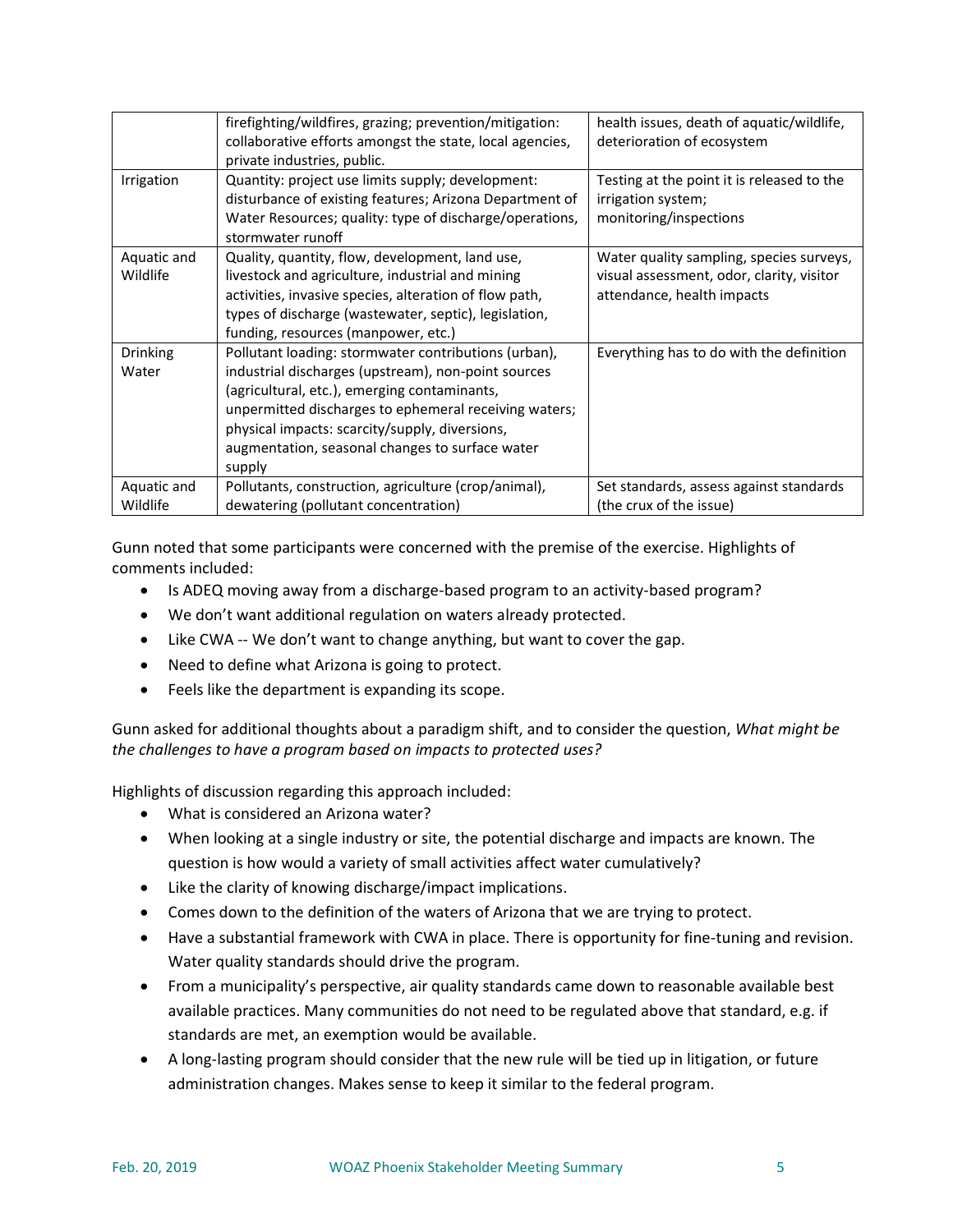- Current WOTUS scheme includes section 106, section 7, and NEPA review and should account for those gaps as well.
- ADEQ has some other opportunities to protect water, through narrow focus, and complimentary program to avoid overlap.
- I don't agree with the "when it flows." If it flows only in response to rain, then the quality might be different. If it is ephemeral it wouldn't really flow and shouldn't be standing.

Additional comments included:

- The problem statement in November was clear: "We are losing protection on 93% of the streammiles in AZ and 99% of our lakes." Now it is unclear whether we have problem or not. IF we do, we have no sense of the magnitude of the exposure.
- Federal funding for WOTUS programs will be eliminated for waters not protected under the new navigable waters rule. How much is this going to cost Arizona and how is it going to be funded?

#### **GUIDING PRINCIPLES**

Gunn asked stakeholders to provide input on the draft guiding principles developed at the November 2019 stakeholder meetings. A graph depicting all attendees' responses follows.

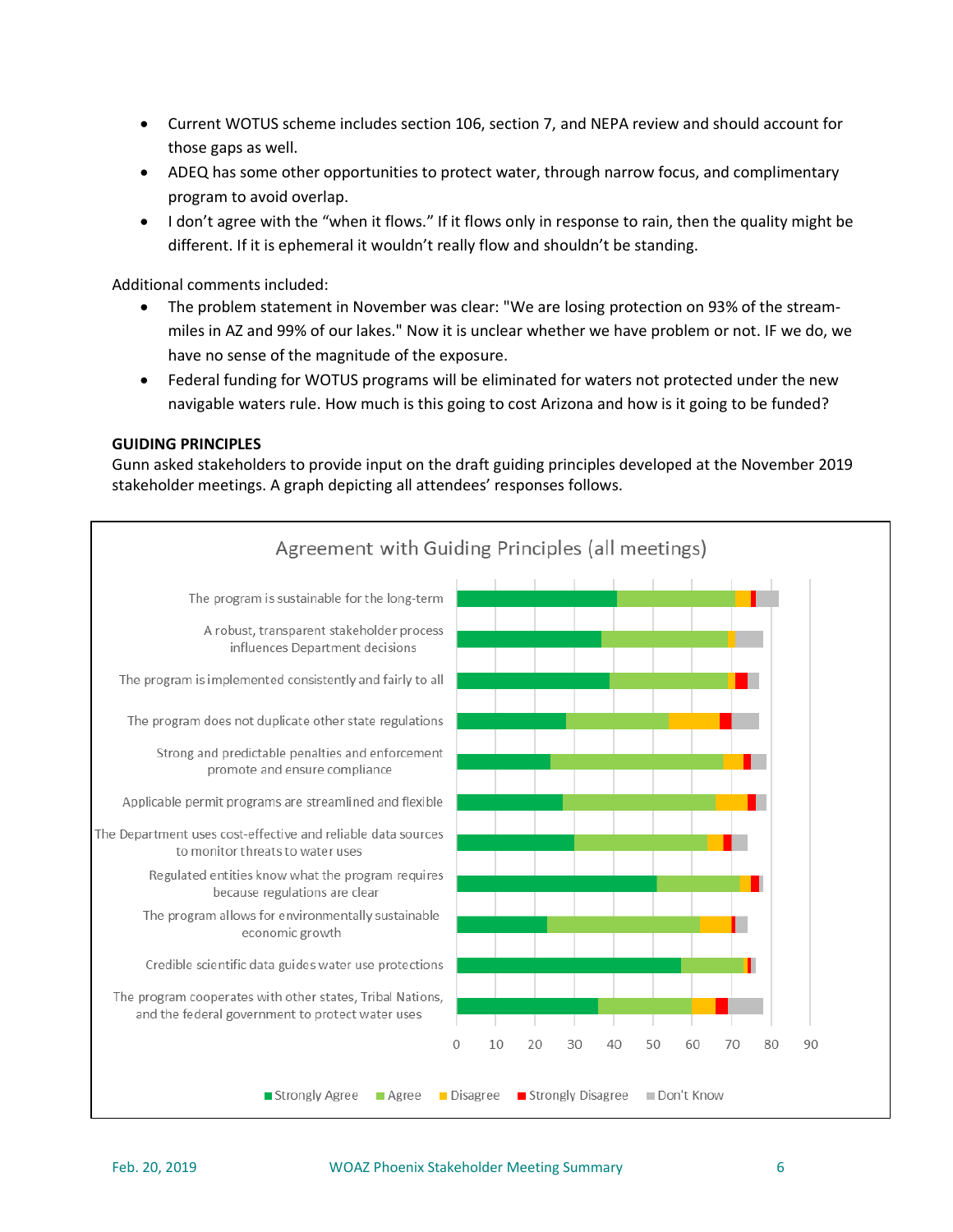# **NEXT STEPS**

Osterberg reviewed the timeline for next steps.

- March 2020: establish a stakeholder advisory group; conduct permit holders information meeting
- April 2020: form technical work groups
- May/June 2020: draft program outline for stakeholder input

Osterberg encouraged attendees to ask questions and provide comments via [watersofarizona@azdeq.gov.](mailto:watersofarizona@azdeq.gov?subject=WOAZ) Gunn encouraged attendees to download the comment forms online, email the forms to others, and encourage other interested stakeholders to subscribe to the email list.

Baggiore thanked for attendees for their participation. He said that ADEQ intends to continue to offer ideas for stakeholder consideration, and asked attendees to communicate questions or concerns about the options proposed and ADEQ's approach.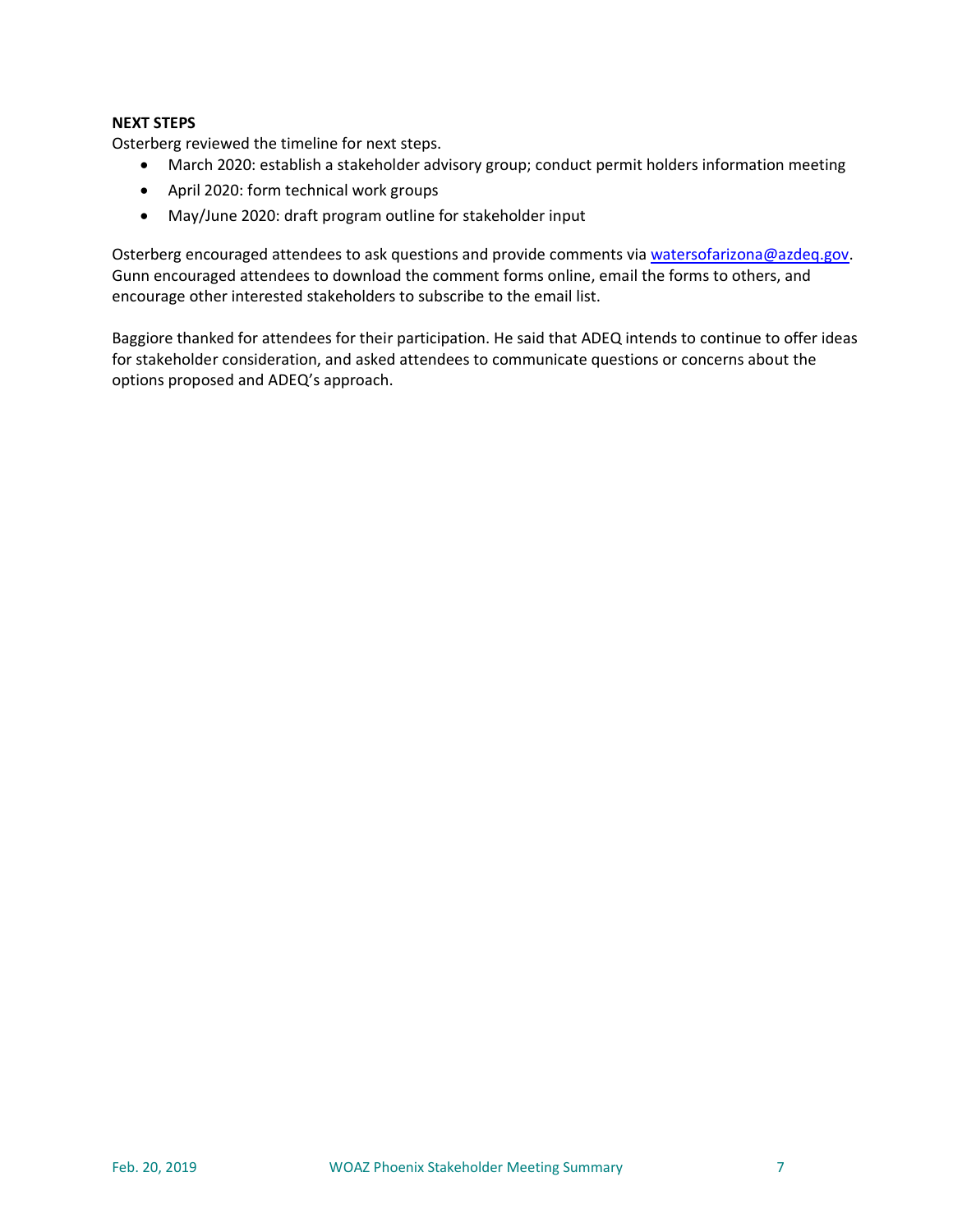# **ADEQ STAKEHOLDER MEETING EVALUATION RESULTS**

Forty-six stakeholders returned meeting evaluation surveys. Some stakeholders did not answer all questions.

Attendees were asked to rate their agreement (Strongly Agree, Agree, Disagree, Strongly Disagree, Not Apply) with the following statements:

- Meeting was a valuable use of my time
- Clear and understandable information was presented
- Stakeholder process will provide me an opportunity to participate
- ADEQ wants to hear my input and it will make a difference



• Meeting venue and location worked well for this meeting

# **What was the best thing about today?**

- ADEQ explanation of their concept of their ideas and potential future path.
- Always good to get opportunity to learn the direction ADEQ wants to go; good to understand ADEQ's interpretation of new WOTUS.
- Background info explaining new WOTUS at this time. Good to know ADEQ sees need for AZ Water.
- Better understanding of timeline and thoughts about future meeting.
- Collaboration with other stakeholders.
- Comments made by attendees at the very end of the meeting. This allowed for a genuine, stakeholder focused exchange of ideas.
- Conversation with others and getting a feel for where this is headed.
- Discussion of concerns at the end.
- Discussions.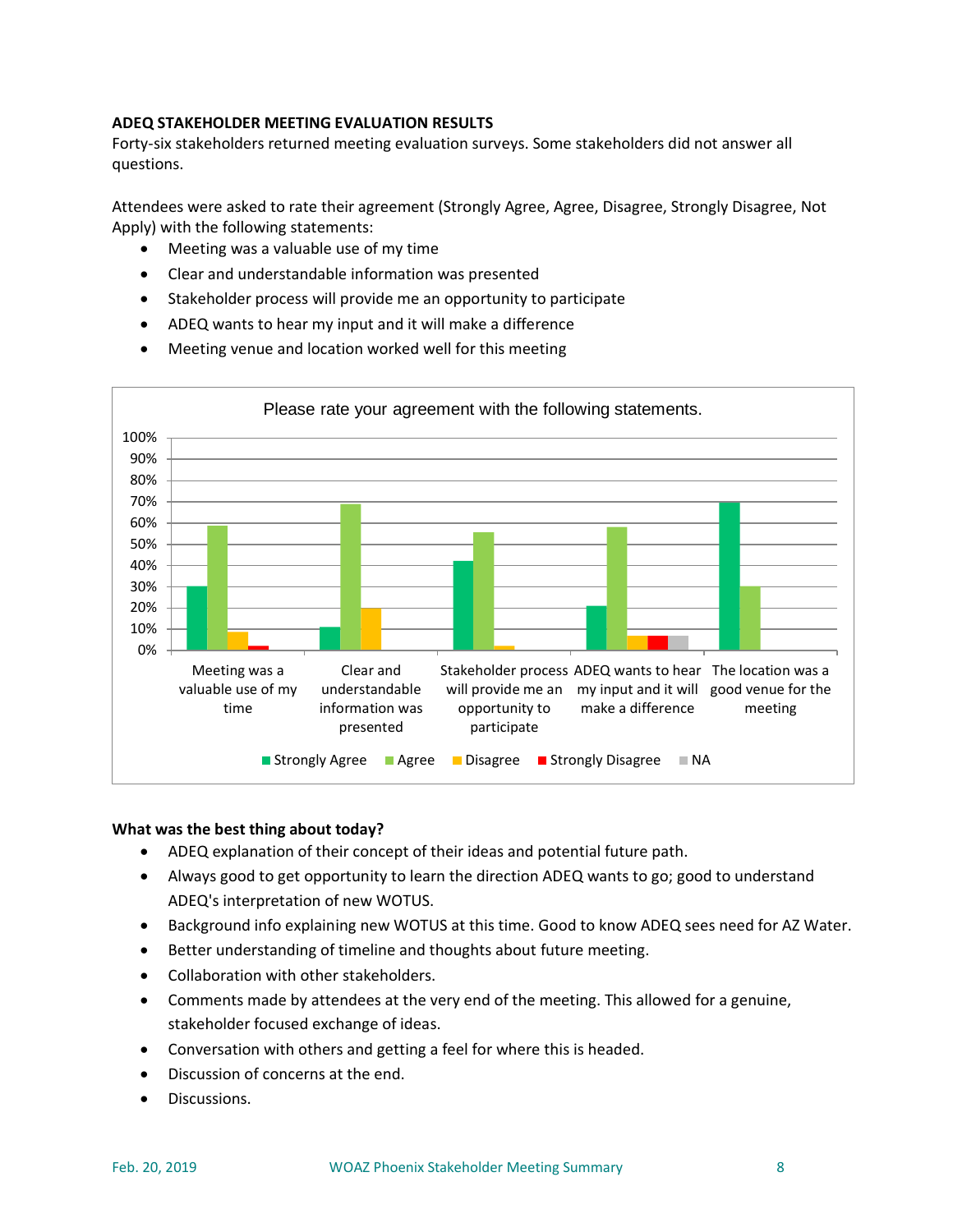- Exercises.
- Good location.
- Group activities and comments.
- Group discussions were thought provoking and allowed for a diversity of viewpoints.
- Hearing different and fresh perspectives.
- I liked the group discussions -- they got my mind thinking about some new points.
- It is important for ADEQ to provide in-person stakeholder feedback opportunities. I hope this continues.
- Lots of viewpoints.
- Meeting information for permit holders.
- Open discussion.
- Opens eyes to other perspectives/issues. Focus on big picture.
- Professional presentation.
- Round table at the end.
- The flexibility to voice opinions not contained within the exercises.
- The meeting was well run and put together. Comment section/discussion at the end.
- Timeline of program implementation.
- Timeline/schedule updates. Glimpse into what ADEQ is considering.
- To learn on the program specific designed to protect water in Arizona.
- Well organized. Inclusive.

# **What should be changed for future meetings?**

- Allow introductions to understand the organizations represented.
- Better questions.
- Clearer questions that are more finite.
- Comment: ADEQ wants to hear my input and it will make a difference: Time will tell.
- Comment: ADEQ wants to hear my input and it will make a difference--You're asking these questions three years too late -- ADEQ needs a more aggressive attitude and timeline or our waters will lose protection.
- Comments on exercises be limited on time and topic. Limit repetitive comments and focus on group discussions with alternating groups.
- Continue to include diverse stakeholders to provide input.
- Detailed/focused stakeholder meetings will be a must in the future.
- Don't spend time on things that are well established -- such as what impacts water uses. Work on implementing a workable gap covering program.
- Fewer "groups."
- I like the overall process and setup. Other: I think ADEQ does want input and if legislation is passed it will make a difference.
- Ideas on exemption mechanism for communities that already have significant measures in place for protection of ephemeral waters.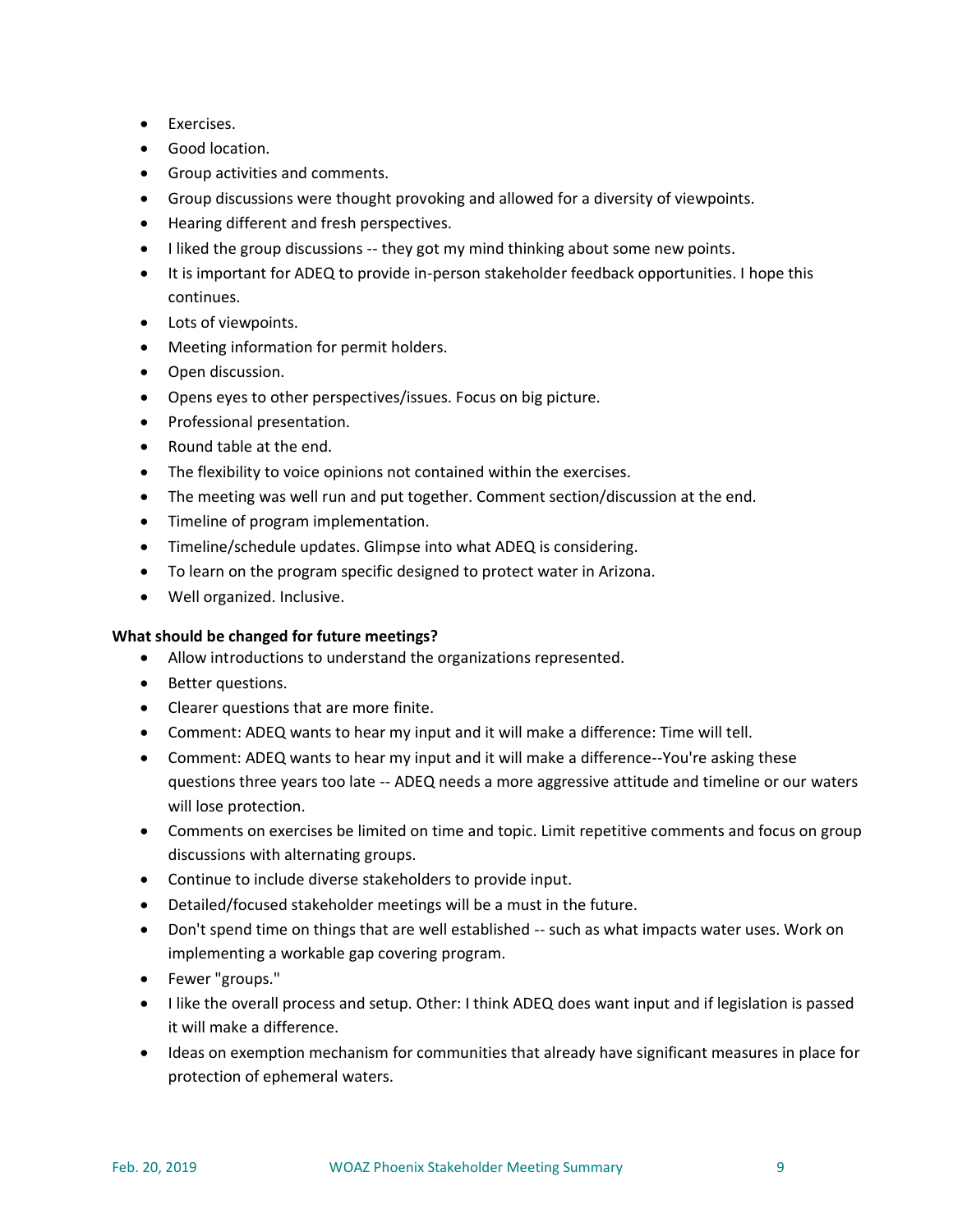- It is difficult at this time to understand how ADEQ is going to use the information being gathered. Correct uses and waters should mostly still be protected, but ADEQ should be clear on protection requirements.
- It seems that the approach to the process is to start a program from scratch. This is a lot to ask of everyone involved, given 1) the existing programs worked well in many ways, 2) many of us strongly disagreed with your director's support of the clean water rule repeal and don't remember that he solicited our feedback on it. It also does not seem like an efficient use of anyone's time. Why not start with the existing framework and make modifications? Wouldn't this reduce the 3-year gap?
- Less about what random people want, more where ADEQ is at determining what WOAZ will be.
- Less contrived table exercises.
- Less direction in discussions -- open discussions in smaller groups may help some speak up with new ideas, concerns, and approaches.
- Less passing around of the microphone. Some individuals feel the need to "educate" or "entertain" instead of just answering the question being asked.
- Make the connection between water quantity to water quality. Where is ADWR in the conversation.
- If we have no surface water we have no quality.
- More details on specifics; less on conceptual. Focus on filling immediate gap while you work toward a long-term program. We have a problem NOW that can't wait to 2023.
- More specifics on WOTUS in Arizona. Let the stakeholders have more input into the direction of the program. The exercises today seemed to limit and direct the focus of the WOAZ program.
- Narrow the scope and identify framework criteria.
- Need more direction on what is the expected outcome.
- Not crazy about the report outs.
- Phronesis. Discuss the definition of waters of Arizona. What is the purpose of the program?
- Second table exercise was a bit abstract.
- The second exercise was not helpful. It is basic information that everyone already knows. Felt like an elementary exercise in impacts to water and how your determine water quality impacts. We all know that.
- We NEED TO KNOW what will be covered by CWA and what will be protected by WOAZ. It feels like we are doing the same thing without this information. Comment: Regarding the opportunity to participate -- There is more opportunity to at least try to be involved but don't feel like we have a final say.
- Will eventually need to get into the details -- state surface water quality permit program; revised surface water quality standards.
- Would be nice to have an idea as to where ADEQ wants the program to go. So far, the stakeholders seem to favor cut and paste CWA, with some tweaks.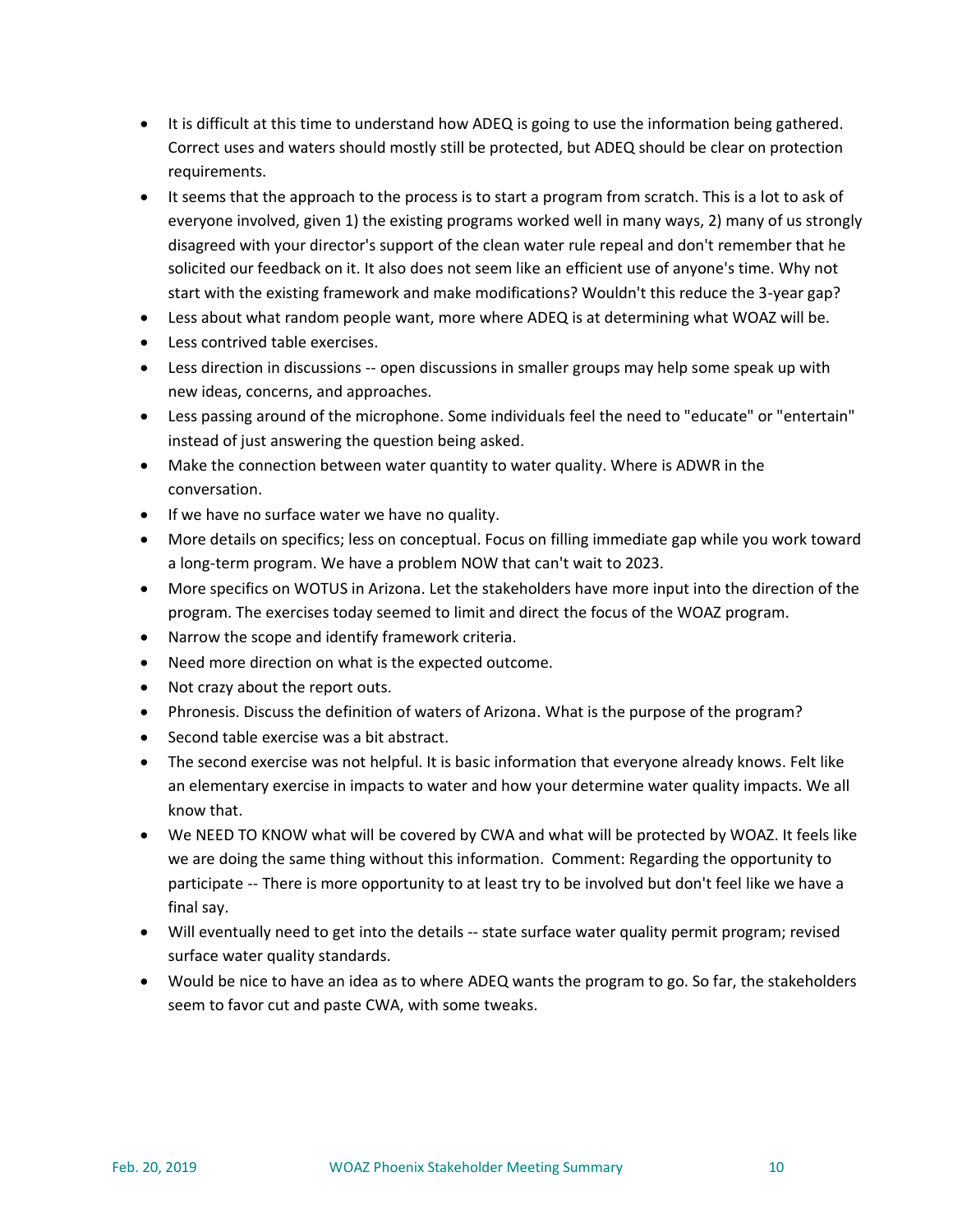# **replace STAKEHOLDER ATTENDEES\* (IN PERSON AND BY PHONE) AND ORGANIZATION**

| <b>NAME</b>  | <b>ORGANIZATION</b>                          |
|--------------|----------------------------------------------|
| $\mathsf{x}$ | $\pmb{\mathsf{x}}$                           |
|              |                                              |
|              |                                              |
|              |                                              |
|              |                                              |
|              |                                              |
|              |                                              |
|              |                                              |
|              |                                              |
|              |                                              |
|              |                                              |
|              |                                              |
|              |                                              |
|              |                                              |
|              |                                              |
|              |                                              |
|              |                                              |
|              |                                              |
|              |                                              |
|              |                                              |
|              |                                              |
|              |                                              |
|              |                                              |
|              |                                              |
|              |                                              |
|              |                                              |
|              |                                              |
|              |                                              |
|              |                                              |
|              |                                              |
|              |                                              |
|              |                                              |
|              | the control of the control of the control of |
|              |                                              |
|              |                                              |
|              |                                              |
|              |                                              |
|              |                                              |
|              |                                              |
|              |                                              |
|              |                                              |
|              |                                              |
|              | <u> 1999 - Johann Barnett, fransk konge</u>  |
|              |                                              |